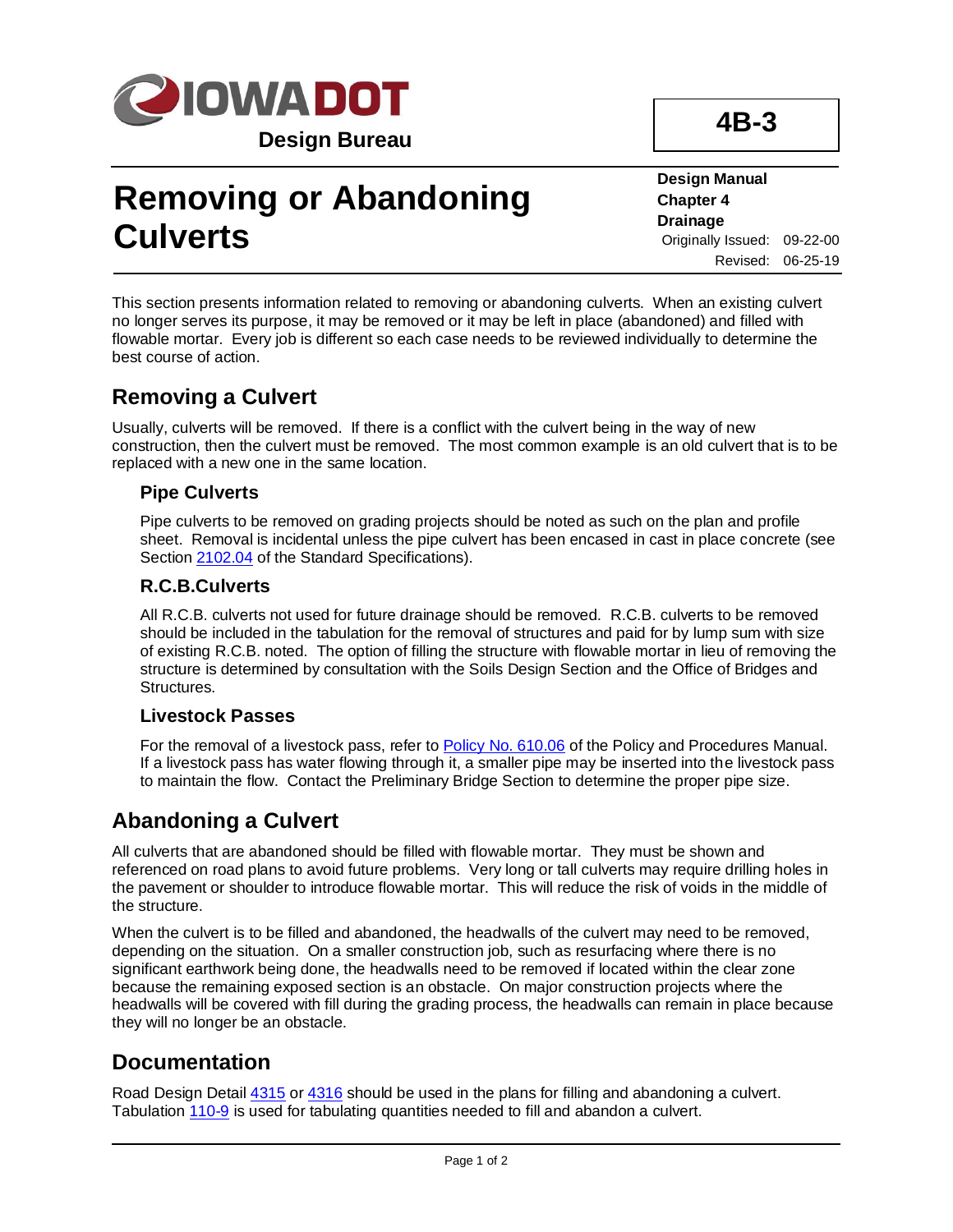R.C.B. culverts designated by the Preliminary Bridge Section, Soils Section, or others to be filled with flowable mortar are tabulated (Tabulation [110-9\)](../tnt/PDFsandWebFiles/IndividualPDFs/0110-09.PDF) and paid for as part of the flowable mortar bid item. Flowable mortar is considered incidental when the contractor elects to fill a R.C.B. rather than remove. Holes that are drilled for the placement of flowable mortar in long or tall culverts will be incidental to the flowable mortar bid item. The following notes should be included on the plans, depending on the amount of silt inside the culvert:

- "Silt inside the existing culverts need not be removed prior to placing flowable mortar."
- "Do not apply Article [1109.14, C](../../erl/current/GS/content/1109.htm) of the Standard Specifications to this item." This note is to be used only when the amount of silt inside the culvert is not known.

If either the headwalls or all or part of a culvert are removed, Tabulation [110-2](../tnt/PDFsandWebFiles/IndividualPDFs/0110-02.PDF) needs to be included in the plans to denote this.